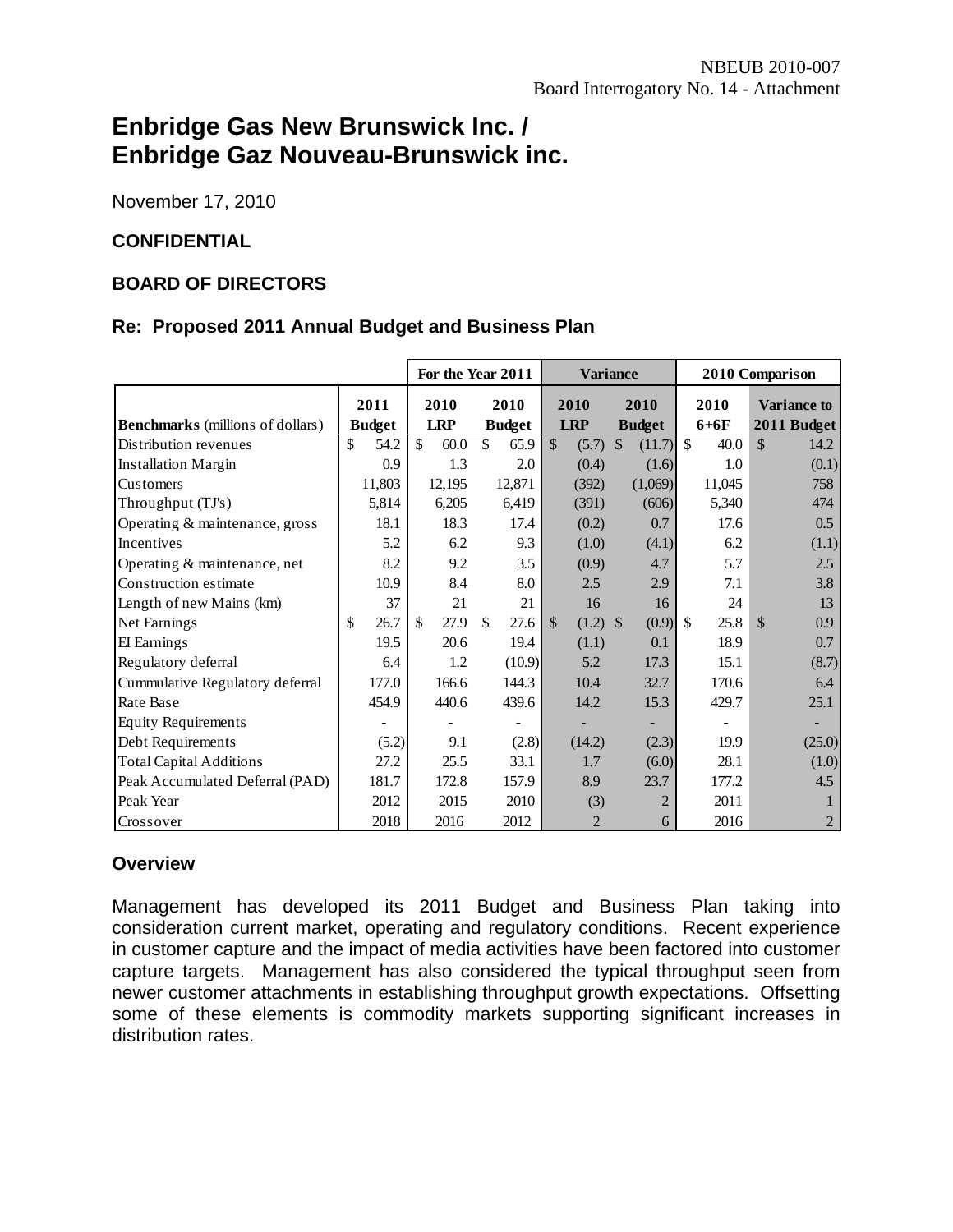In setting the 2011 budget, EGNB faces some uncertainty on the Regulatory front as a decision is pending from the New Brunswick Energy and Utilities Board ("EUB") regarding the cost of capital and there are indications from the 2010 rate increase decisions that the EUB may consider factors beyond commodity markets in approving future rate increases. The Budget has been prepared assuming that EGNB will receive favourable decisions related to its cost of capital and any rate applications that are brought forward.

# **Summary of Variances to LRP**

# Distribution Revenue

2011 Distribution revenues are \$5.7 million lower than forecast in the LRP for several reasons. Forecast revenues are \$2.0 million lower due to fewer customer attachments in 2010 than forecast. Management also expects a \$2.2 million reduction in revenue due to lower usage by large commercial customers and \$1.7 million from the use of lower throughput assumptions for new customers. The reduced usage by large customers is largely driven by the loss of confidence that the Saint John sugar refinery, formerly operated by Ener-Sweet Canada Corp, would return to operation. New customer usage profiles have been reduced by anywhere from 2 to 34% depending on the rate class and assumed former fuel as the result of a study of recent customer turn on data. Distribution revenues have also been negatively impacted by \$1.6 million due to the reduction in the size of the first block of the Light Fuel Oil ("LFO") rate class.

As a result of improving commodity price forecasts, the revenue shortfalls are expected to be partially offset by \$1.9 million from higher rates as compared to the LRP. This is contingent upon New Brunswick Energy and Utilities Board ("EUB") approval of rates based on the August 3, 2010 commodity forecast to be effective April 1, 2011.

# Installation & Service Margin

Installation margin expectations have been downgraded based on the reduced customer attachment expectations discussed above and revised margin assumptions. Based on recent experience, the Budget assumes a partial exit of the Commercial Installation business in 2011 and a complete exit in 2012. As a result, installation margin expectations have been reduced by \$0.4 million as compared to the 2010 LRP.

# Operating and Maintenance ("O&M") Expense

Gross O&M spending for 2011 is forecast to be \$0.2 million lower than was expected in the 2010 LRP forecast primarily due to expected reductions in installation business overheads, partially offset by increased regulatory costs.

During the summer of 2010, Management completed a capitalization study to determine the percentage of expenses incurred related to property plant and equipment, market development and supporting the existing customer base. As a result, changes to the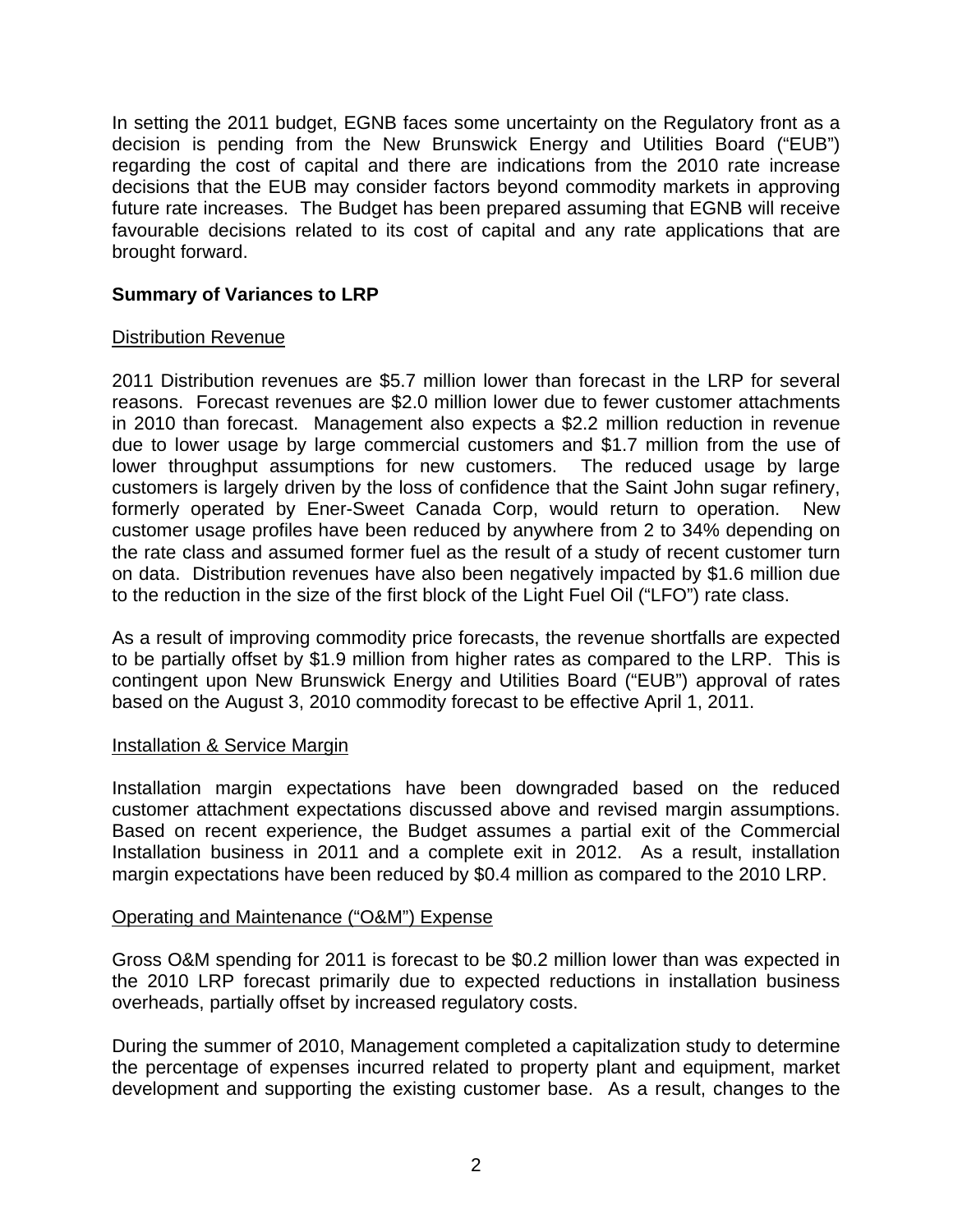capitalization rates assumed in the 2010 LRP were made. The most significant changes included: Incentives, Distribution Operations, and Corporate Administration. The study adjusted the 2011 overall capitalization rate from 59.9% in the LRP to 64.7% in the Budget, resulting in a \$0.9 million decrease in net O&M expense from the LRP.

### **Incentives**

Expected incentive spending has been reduced by \$1.0 million driven by reduced sales and customer attachment forecasts.

#### Construction Estimate

The 2011 Budget forecasts construction costs of \$10.9 million compared to an LRP of \$8.4 million. The Budget includes an estimated \$2.7 million strategic expansion project to the Village of Dorchester that was not anticipated in the LRP. This increase is being offset by a reduction in new mains due to fewer forecast customer attachments and a continued focus on attaching existing non-customers on main.

#### Net Earnings

Budgeted 2011 Net Earnings are forecast to be \$26.7 million which is a decrease of \$1.2 million as compared to the LRP. The shortfall is driven by the combined effects of being below the optimal 50% debt and 50% equity capital structure and a reduced return on equity from 13% to 12.75%. These are partially offset by increased rate base arising from the growth in the deferral.

#### Regulatory Deferral and Peak Accumulated Deferral ("PAD")

The 2011 budgeted addition to the Regulatory Deferral is \$6.4 million compared to an addition of \$1.2 million expected in the LRP. Decreased Distribution Revenue (\$5.7 million) and lower installation margin (\$0.4 million) are being partially offset by changes to capitalization rates (\$0.4 million) and other expenses (\$0.5 million).

As a result of the above, the Regulatory Deferral is now projected to end 2011 at \$176.9 million and the PAD is projected to occur in the fourth quarter of 2012 at \$181.7 million. Crossover is projected to occur in 2018.

# **Financing Plans**

On October 4, 2010, the EGNB Board resolved to cease distributions to unitholders until such time as EGNB's debt to equity ratio returns to the EUB approved levels and cash from operations is sufficient to fund distributions. This change will allow EGNB to largely self fund through the retention of retained earnings for 2011, contingent on EGNB being successful in achieving forecast rate increases. EGNB is scheduled to repay a long-term note payable to Enbridge Inc. of \$6.2 million in February 2011 and is forecasted to obtain new debt financing of \$1.0 million later in the year.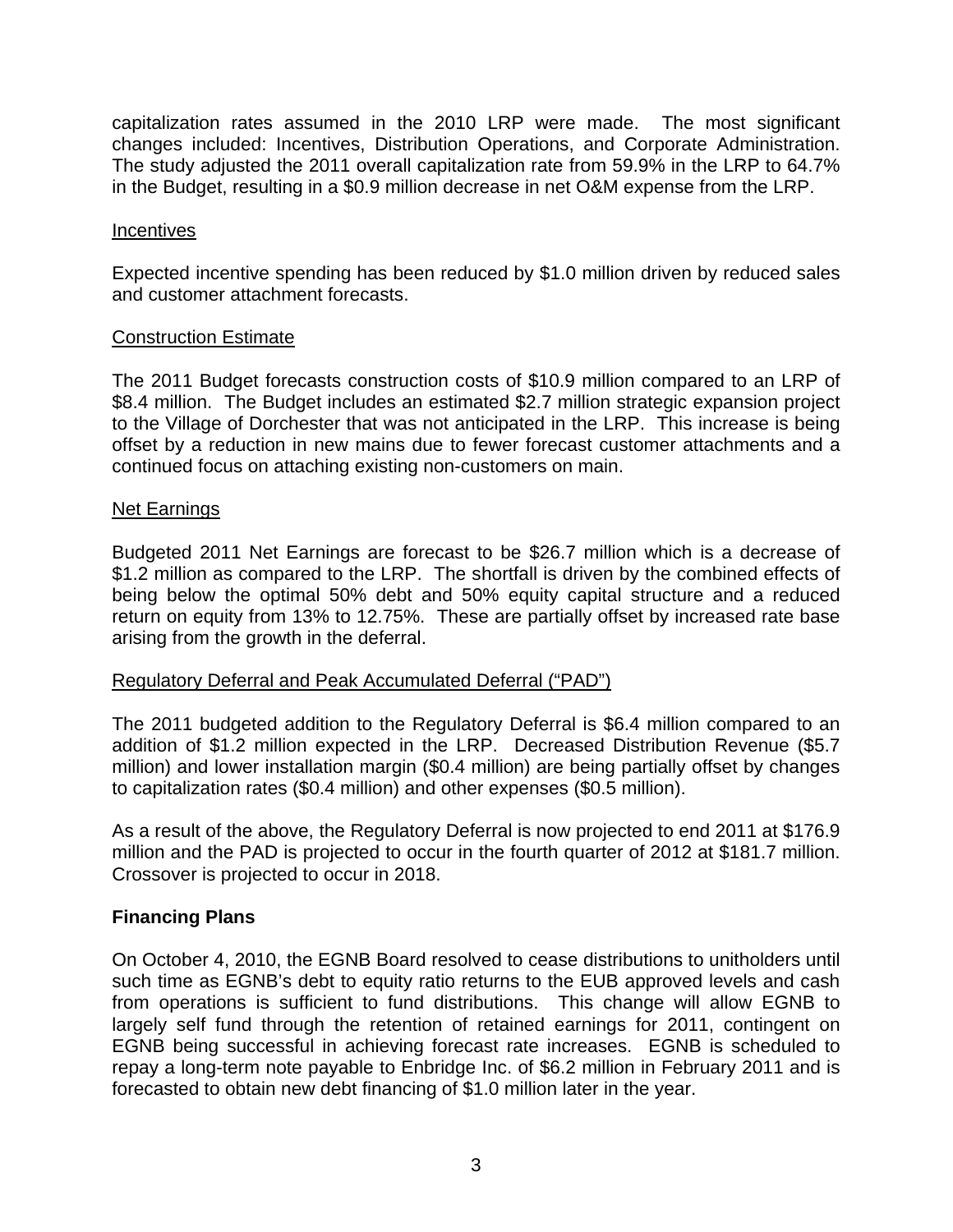# **Plan Delivery – Requirements and Risks**

The successful delivery of the 2011 Budget requires the timely execution of a number of strategies by Management. It will be necessary for Management to effectively address any negative consequences that may arise to mitigate the impact on overall 2011 performance to the extent possible.

#### Regulatory Approvals

The 2011 Budget assumes the approval of rate increases based on the August 3, 2010 commodity forecast and to be effective April 1, 2011, with the exception of the LFO rate class, which is assumed to be effective July 1, 2011. Commodity market conditions could have a material impact on distribution revenue achieved in 2011 if a narrowing of the spread between oil and natural gas commodity prices were to occur. This could force EGNB to implement rate riders to maintain its value proposition of savings with rate payers.

A hearing to review EGNB's 2009 financial results as well as its 2011 Budget is scheduled for February 2011. Historically, the EUB has engaged a consultant to review EGNB's financial results annually after which a hearing has been held to address any issues highlighted by this review and/or Intervenors. For 2009, EGNB's regulatory financial results will be reviewed through the hearing process alone. Management does not expect there to be any material implications of this change as Management remains confident that its actions will be seen as prudent and therefore in the best interests of its rate payers.

The EUB is currently considering both EGNB's cost of capital parameters and its first cost of service study. The 2011 Budget assumes that EUB will approve the cost of capital parameters as proposed by EGNB. Any deviation from this will impact 2011 results as compared to the Budget. Management does not expect any immediate implications from the cost of service study decision.

The 2011 Budget assumes that the historic recovery of costs allocated by Enbridge Inc., which reflects approximately 50% of the costs allocated, will continue. Management has proposed to the EUB that 100% of these costs be recoverable. Amounts recorded to the Regulatory Deferral will increase if this proposal is accepted by the EUB.

#### Commodity Spreads

As mentioned above, EGNB continues to deliver a value proposition of savings to rate payers. If the spread between oil and natural gas pricing narrows from what has been assumed based on the August 3, 2010 commodity forecast EGNB may be forced to implement rate riders. This would impact Distribution Revenue and additions to the Regulatory Deferral account.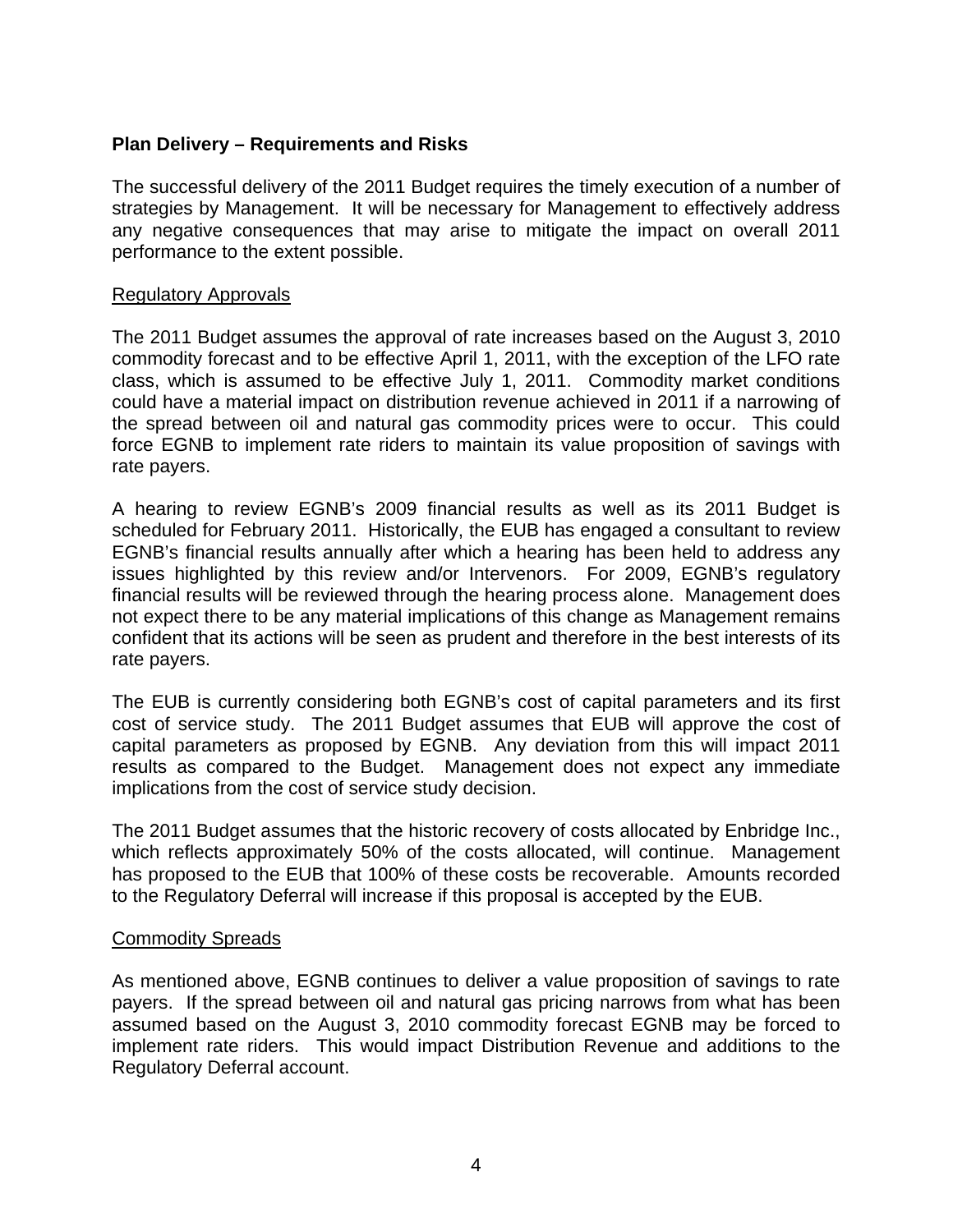# Sales Results

Sales signings targets set for 2011 are reflective of Management's experience in 2010, the most current view of the market, and a historical review of yearly attachments. Historically, EGNB has averaged 964 attachments per year. In 2010, EGNB expects to attach 844 new customers. Based on this history, and a detailed look at each rate class, EGNB Management has established an attachment target of 881 new customers for 2011. Sales success for 2011 will depend on the Leisure and Lifestyle Services program being delivered to the marketplace through the channel manager position, focus on equipment solutions for the customer in sales calls, engagement of third party heating, ventilation and air conditioning contractors to advance the commercial markets, implementation of a rental program and an increased focus on branding and public relations. EGNB is also currently undertaking a comprehensive restructuring of its Marketing and Sales departments to better align with an evolving market approach.

#### Sensitivity Scenarios

To help understand some of the risks above the following scenarios were developed

| Scenario                               |         |      | PAD (millions) Peak Year Crossover Year |
|----------------------------------------|---------|------|-----------------------------------------|
| <b>Base Case</b>                       | \$181.7 | 2012 | 2018                                    |
| <b>Upside Commodity Rate</b>           | \$162.2 | 2010 | 2011                                    |
| <b>Downside Commodity Rate</b>         | \$663.3 | 2040 | <b>NA</b>                               |
| 25% reduced attachments - next 5 years | \$183.6 | 2012 | 2020                                    |
| <b>Regulatory Downside</b>             | \$177.6 | 2011 | 2013                                    |
| Include 100% of Corporate Allocations  | \$184.8 | 2012 | 2018                                    |

Upside commodity rate – Distribution Rates updated to reflect optimistic commodity pricing provided by Enbridge Inc. Risk Assessment Group based on historic volatility in the one year forward curve that provides an optimistic impact on rates.

Downside commodity rate – Distribution Rates updated to reflect commodity pricing provided by Enbridge Inc. Risk Assessment Group based on historic volatility in the one year forward curve that provides a pessimistic impact on rates.

25% reduced attachments (next 5 years) – Yearly Customer Attachments from 2011 to 2015 reduced by 25% across all rate classes

Regulatory downside – Adjust cost of capital parameters to 11.75% ROE, EI plus 1% ROD and Debt/Equity ratio of 55%/45%.

Include 100% of Corporate allocations – adjust O&M to include 100% of costs allocated from Enbridge Inc.